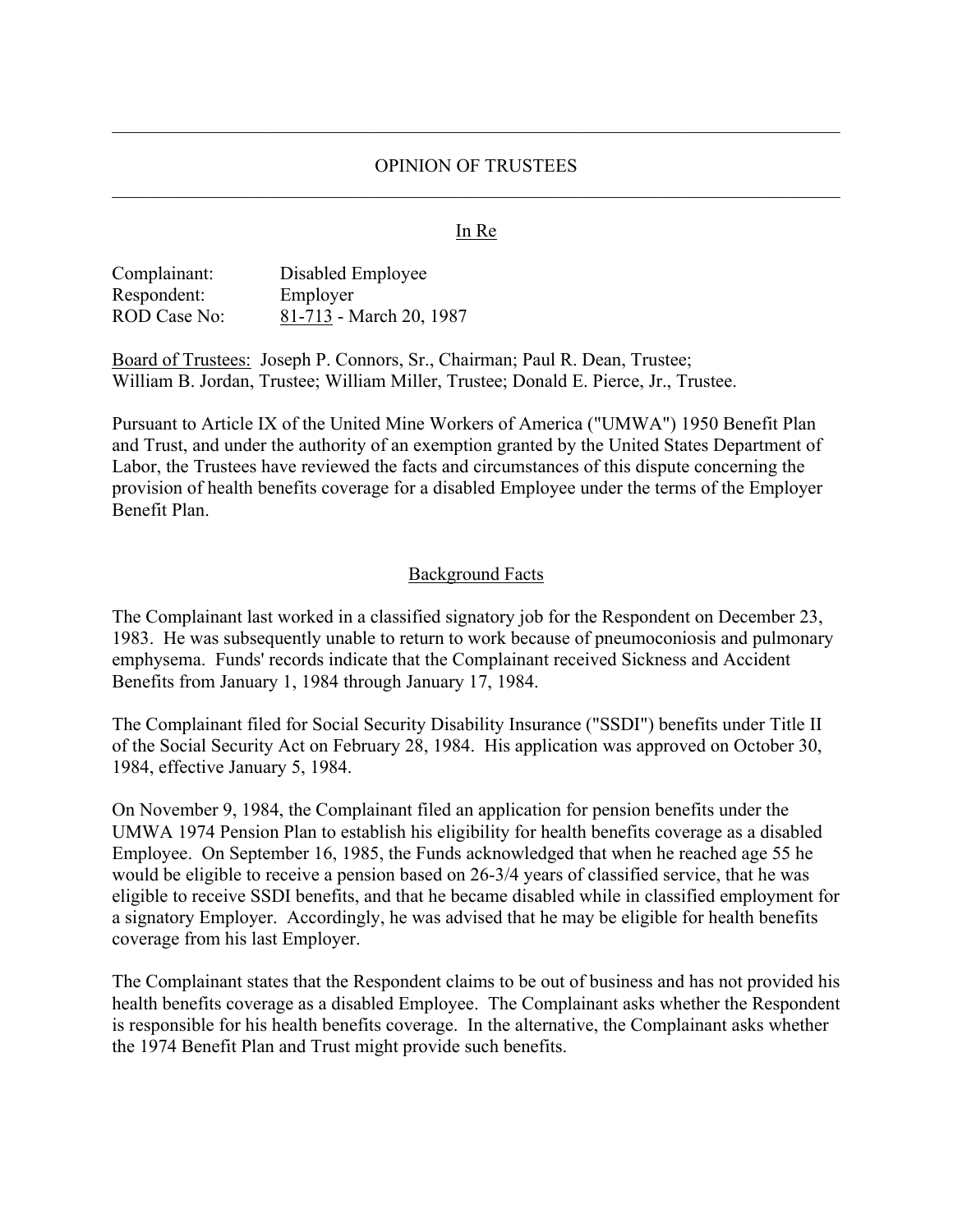Opinion of Trustees Resolution of Dispute Case No. 81-713 Page 2 The Respondent was signatory to the National Bituminous Coal Wage Agreement ("Wage Agreement") of 1981, which expired on September 30, 1984. The Respondent did not sign the 1984 Wage Agreement. The Respondent has failed to respond to repeated inquiries by Funds' staff requesting its position in this dispute.

### Dispute

Whether the Respondent is responsible for providing health benefits to the Complainant as a disabled Employee.

### Positions of the Parties

Position of the Complainant: The Complainant asks whether the Respondent or the 1974 Benefit Plan and Trust is responsible for the provision of his health benefits coverage as provided by the Employer Benefit Plan.

Position of the Respondent: The Respondent has not provided its position in this dispute.

# Pertinent Provisions

Article XX Section  $(c)(3)(i)$  of the National Bituminous Coal Wage Agreement of 1981 provides:

> (3)(i) Each signatory Employer shall establish and maintain an Employee benefit plan to provide, implemented through an insurance carrier(s), health and other non-pension benefits for its Employees covered by this Agreement as well as pensioners, under the 1974 Pension Plan.and Trust, whose last signatory classified employment was with such Employer. The benefits provided by the Employer to its eligible Participants pursuant to such plans shall be guaranteed during the term of this Agreement by that Employer at levels set forth in such plans. Such plans shall also include that each signatory Employer continue to make the death benefit payments in pay status as of December 5, 1977, for deceased Employees and pensioners under the 1974 Pension Plan whose last signatory classified employment was with such Employer, in the same manner and in the same amounts as previously provided for in the 1974 Benefit Plan and Trust. The plans established pursuant to this subsection are incorporated by reference and made a part of this Agreement, and the terms and conditions under which the health and other non- pension benefits will be provided under such plans are as to be set forth in such plans.

Article I (1), (2) and (4) of the Employer Benefit Plan provide:

Article I - Definitions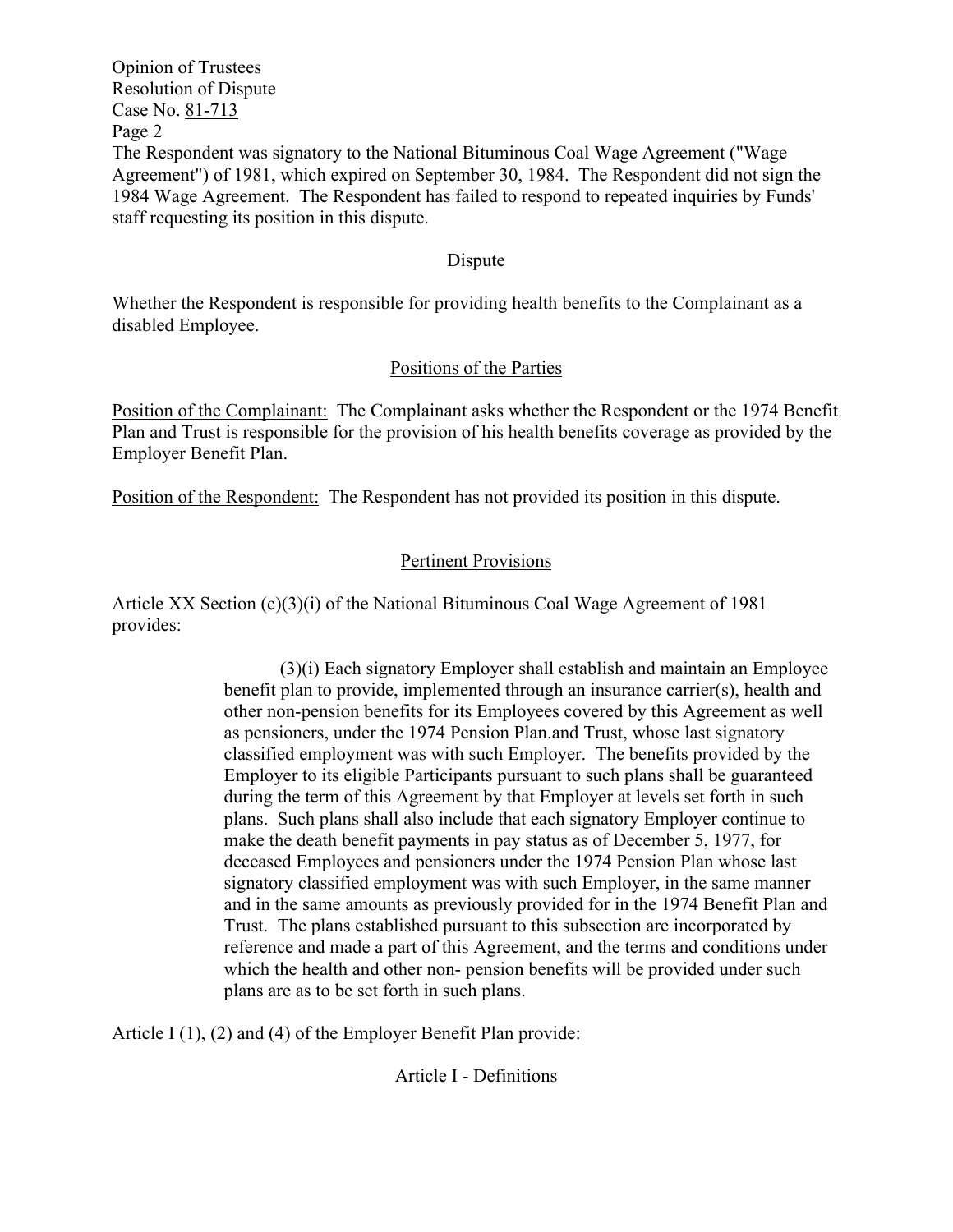Opinion of Trustees Resolution of Dispute Case No. 81-713 Page 3

The following terms shall have the meanings herein set forth:

- (1) "Employer" means (Employer's Name).
- (2) "Wage Agreement" means the National Bituminous Coal Wage Agreement of 1981, as amended from time to time and any successor agreement.
- (4) "Employee" shall mean a person working in a classified job for the Employer, eligible to receive benefits hereunder.

Article II C. (1) (a), (b), (c) and (d) of the Employer Benefit Plan provide:

Article II - Eligibility

The persons eligible to receive the health benefits pursuant to Article III are as follows:

C. Disabled Employees

In addition to disabled Pensioners who are receiving pension benefits and are therefore entitled to receive health benefits under paragraph B of this Article II, health benefits under Article III shall also be provided to any Employee who:

- (1) (a) Has completed 20 years of credited service, including the required number of years of signatory service pursuant to Article IV C. (6) of the 1974 Pension Plan or any corresponding paragraph of any successor thereto, and
	- (b) has not attained age 55, and
	- (c) became disabled after December 6, 1974 while in classified employment with the Employer, and
	- (d) is eligible for Social Security Disability Insurance Benefits under Title II of the Social Security Act or its successor;

Article III D. (1) (a) and (b) of the Employer Benefit Plan provide:

## Article III - Benefits

- D. General Provisions
	- (1) Continuation of Coverage
		- (a) Layoff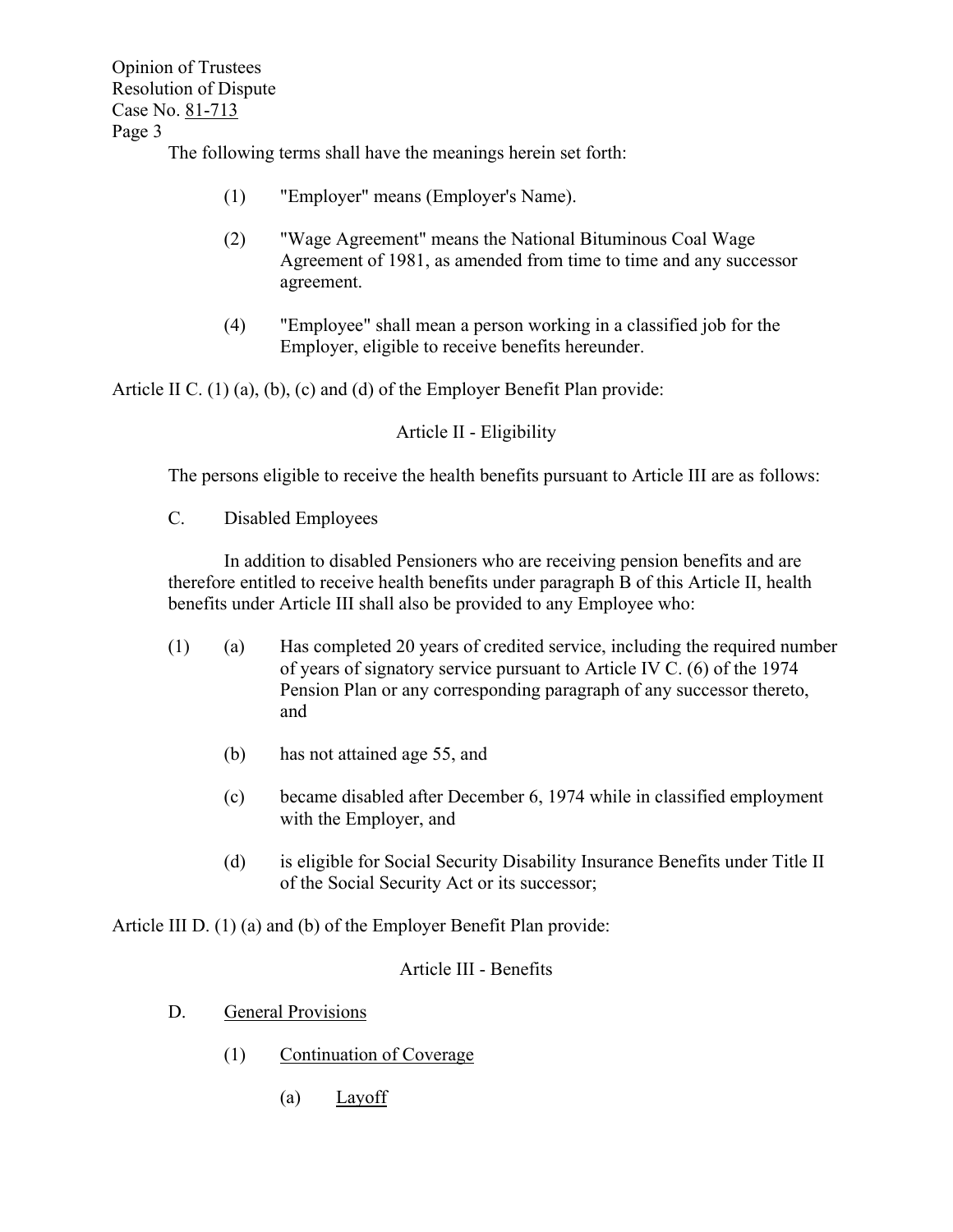Opinion of Trustees Resolution of Dispute Case No. 81-713 Page 4

> If an Employee ceases work because of layoff, continuation of health, life and accidental death and dismemberment insurance coverage is as follows:

Number of Hours Worked for the Employer in the 24 Consecutive Calendar Month period Immediately prior to the Employee's Date Last Period of Coverage Continuation Worked **From the Date Last Worked from the Date Last Worked** 

2,000 hours

2,000 or more hours Balance of month plus 12 months

500 or more but less than Balance of month plus 6 months

Less than 500 hours 30 days

(b) Disability

Except as otherwise provided in Article II, Section C, if an Employee ceases work because of disability, the Employee will be eligible to continue health, life and accidental death and dismemberment insurance coverage while disabled for the greater of (i) the period of eligibility for Sickness and Accident benefits, or (ii) the period as set forth in the schedule in (a) above.

### Discussion

Article XX Section  $(c)(3)(i)$  of the 1981 Wage Agreement requires a signatory Employer to establish and maintain an Employer Benefit Plan to provide health and other non-pension benefits to its Employees. The Wage Agreement stipulates that benefits provided by the Employer pursuant to such plans shall be guaranteed during the term of the Agreement.

Article II C. (1) of the Employer Benefit plan provides health benefits coverage to a disabled Employee who has completed at least 20 years of credited service, has not attained age 55, became disabled after December 6, 1974, while in classified employment with the Employer, and is eligible for Social Security Disability Insurance benefits. The Complainant has established 26- 3/4 years of credited signatory service and is not yet age 55. He received an SSDI award, effective January 5, 1984, during a period when he was deceiving Sickness and Accident benefits from the despondent. This award establishes that he became disabled after December 6, 1974 while in classified employment with the Respondent. Based on these facts, the Complainant satisfies the eligibility requirements for health benefits coverage under Article II C. (1) of the